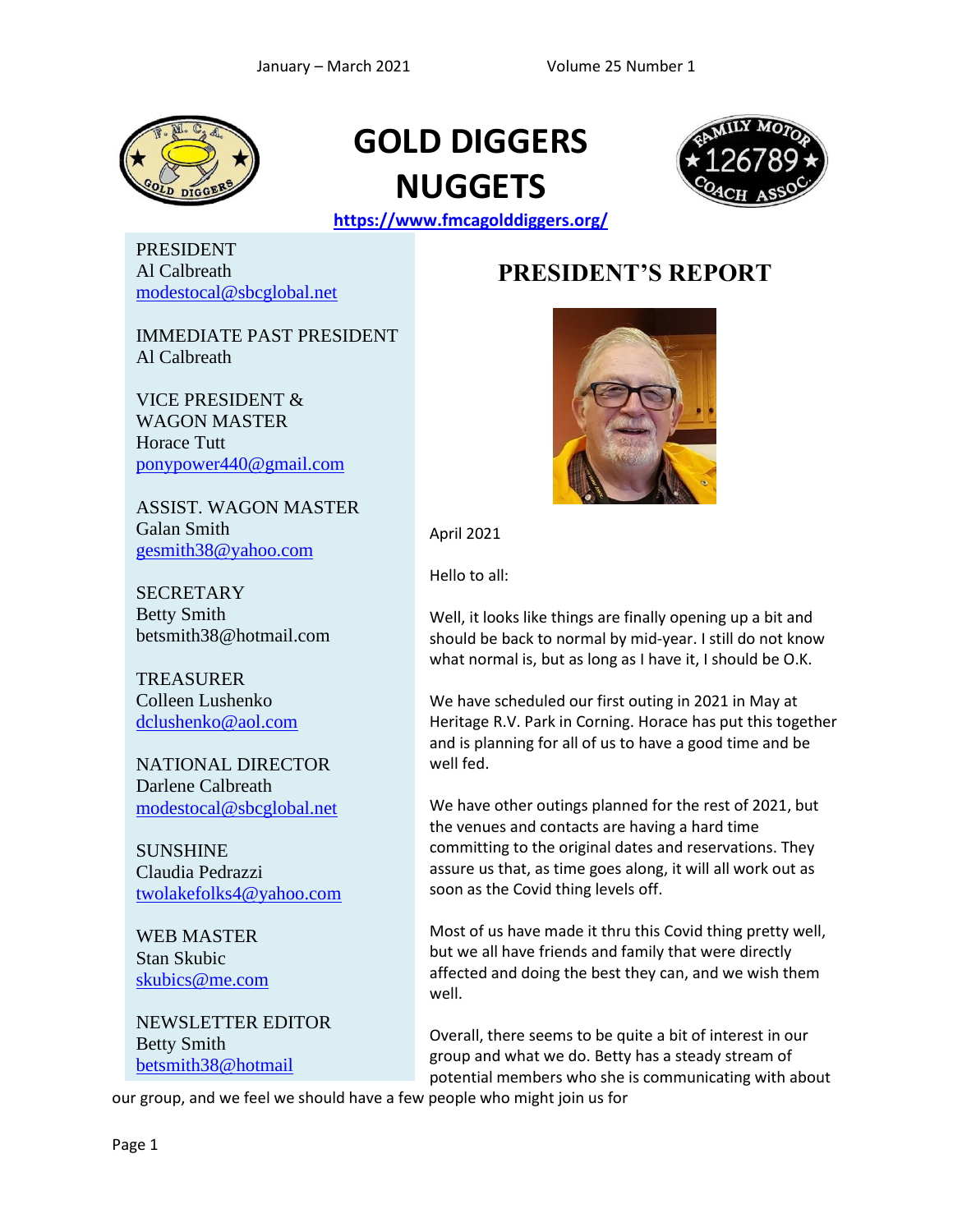an outing.

We have had a couple of our members who have sold their R.V's and will no longer join us as the year goes along.

Some of our members have medical procedures planned for this year, and we would love to be notified so we can have our sunshine person send them a note to wish them well.

F.M.C.A. has a lot of new faces and new ideas, but that is good. Some changes needed to be made to slow the exodus of members.

Remember we all are like family, and we miss talking and visiting with you all. Hang in there. We can do this.

Al and Darlene



### **SECRETARY' S REPORT Betty Smith**

Since there have been no rallies or meetings, there is no Secretary's Report.



#### **MEMBERSHIP Betty Smith**

Membership Report for Newsletter – March 2021

As of March 2021, we have 20 Active members, 4 Applicants and 1 Life

Membership.

In February, Larry and Jan DeZonia from El Dorado Hills applied for membership. The DeZonia's interests are golf and boating. Welcome Larry and Jan! We look forward to meeting you and the Murrays at an upcoming rally.

Unfortunately, Jonnie and Angela Pettit sold their rig so are no longer members. We will really miss them, but they have told me they will try to visit us at one of our rallies!

As of this report, we have 20 Active Members, 4 Applicants, and 1 Life Member.

Hope to see you at Heritage RV Park in May!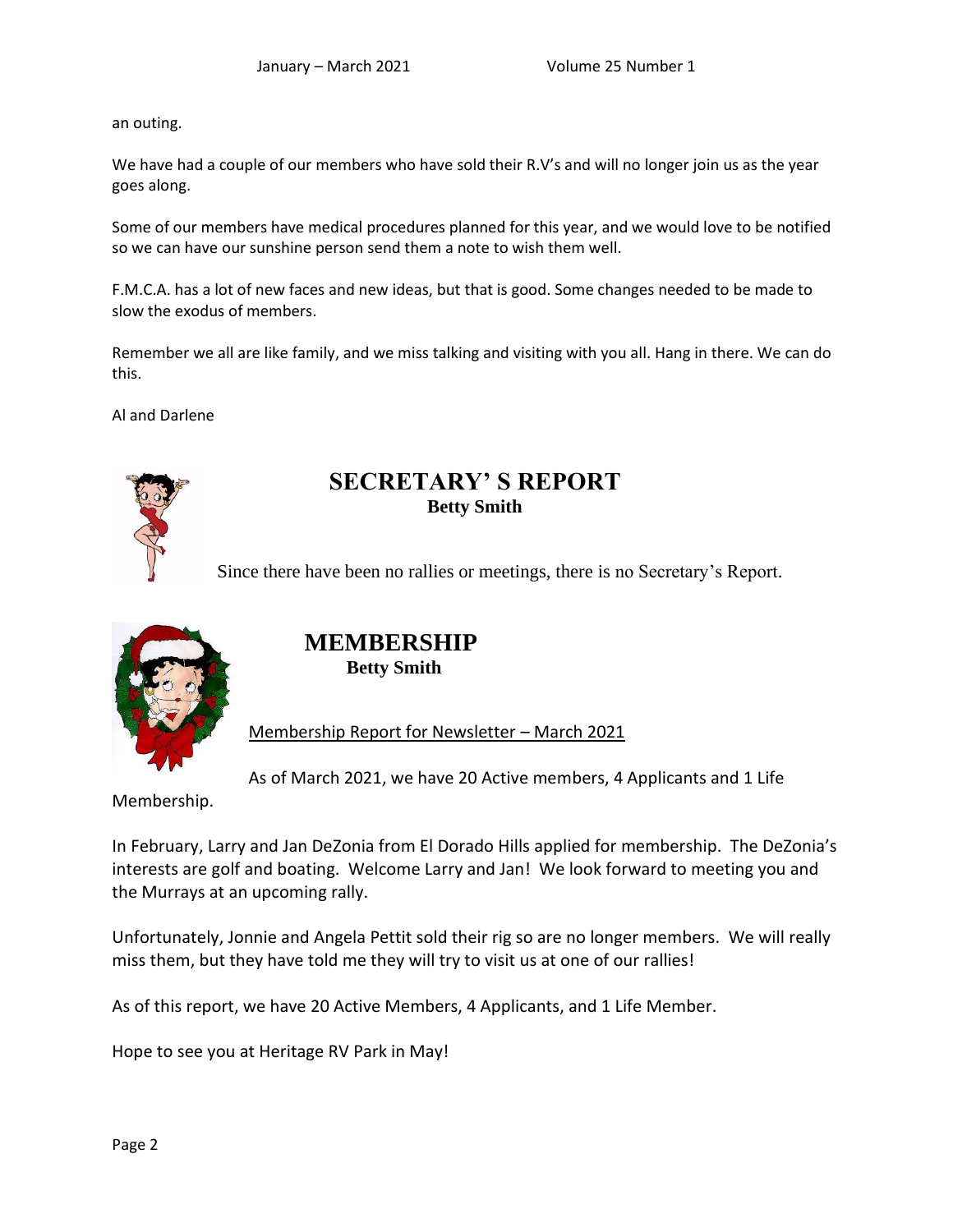### **EDITOR'S REMARKS**

Hi Folks,

Hopefully the "Editor's Remarks" will be written by one of you who will be volunteering to be Editor on the next issue! Hooray, the Skubics, Stan and Blanche, have volunteered to take over the web sitell

# **A WALK DOWN MEMORY LANE**



### **BIRTHDAYS/ANNIVERSARIES**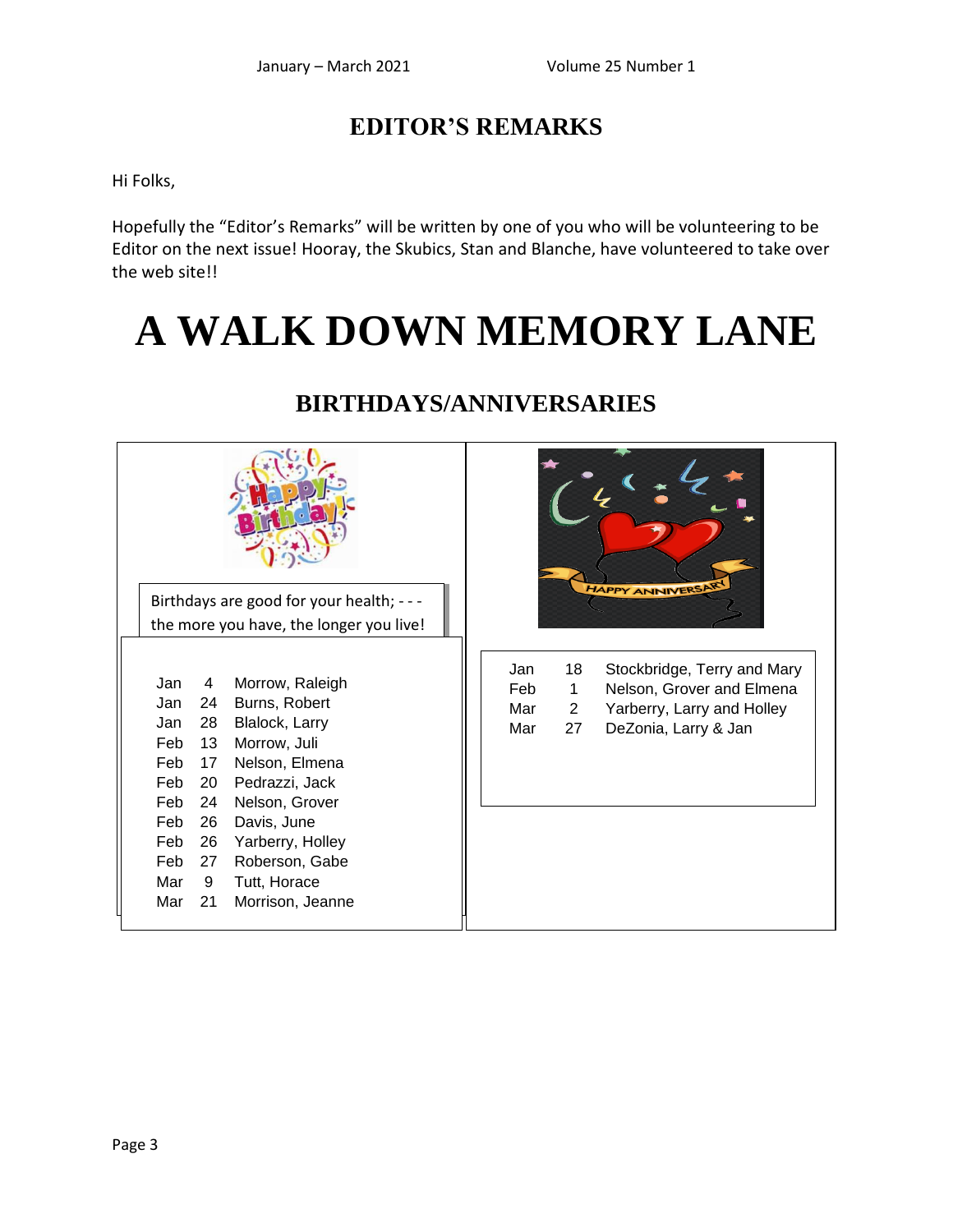### **GOLD DIGGERS 2021 RALLY SCHEDULE**

**Dates and places subject to change – Covid!**

| <b>DATE</b>         | <b>LOCATION</b>     | <b>TRAIL BOSS(ES)</b>      |
|---------------------|---------------------|----------------------------|
| May $20 - 23$       | Heritage (Corning)  | Horace and Pat and helpers |
| July 6 - 9          | Jackson Rancheria   |                            |
| September $16 - 19$ | Bodega Bay          |                            |
| December $9 - 12$   | Lodi Grape Festival | <b>Officers</b>            |

**CAMPING:** where you spend a small fortune, to live like a homeless person.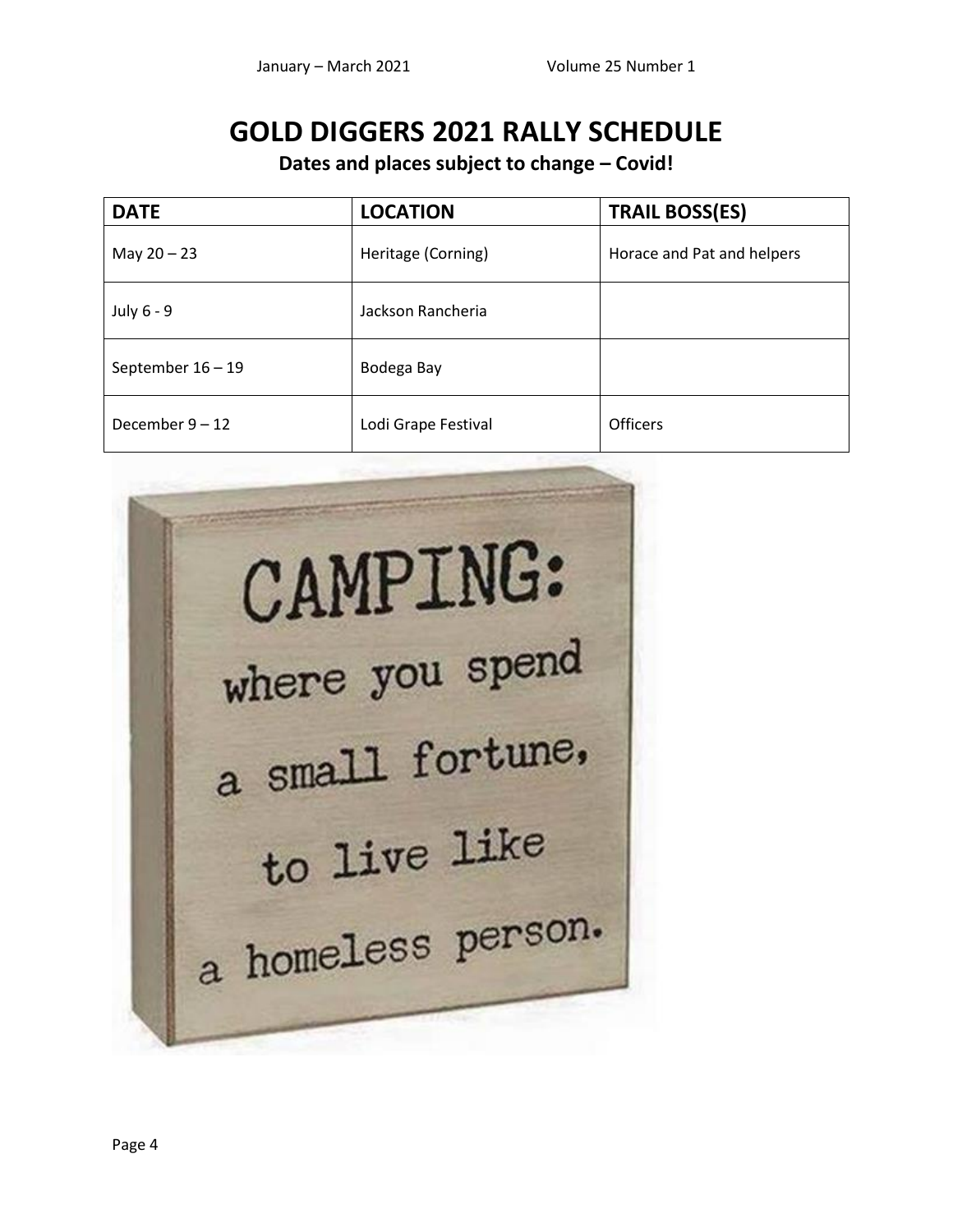## **GOLD DIGGER MEMORIES**